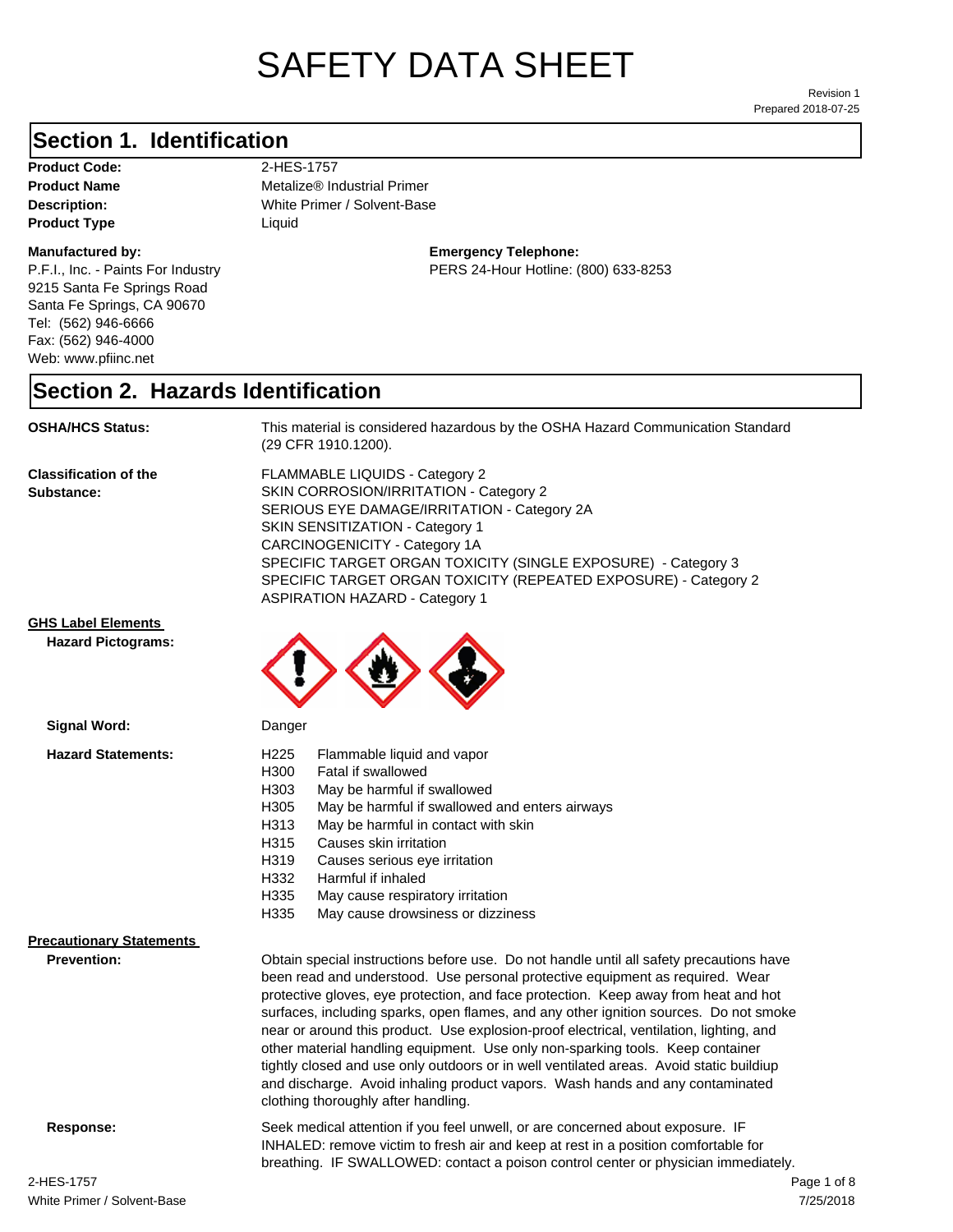|                                             | Do not induce vomiting. IN CASE OF SKIN OR HAIR CONTACT: remove all<br>contaminated clothing, and wash skin with soap and water. If irritation or rash occurs,<br>get medical attention. IF IN EYES: rinse with copious amounts of water for several<br>minutes. Remove contact lenses, if present and easy to do so. If eye irritation persists,<br>seek medical attention.                                                                                                                                                                                                                                                                                                                                                                                                                                                                                                                                                                                                                                             |
|---------------------------------------------|--------------------------------------------------------------------------------------------------------------------------------------------------------------------------------------------------------------------------------------------------------------------------------------------------------------------------------------------------------------------------------------------------------------------------------------------------------------------------------------------------------------------------------------------------------------------------------------------------------------------------------------------------------------------------------------------------------------------------------------------------------------------------------------------------------------------------------------------------------------------------------------------------------------------------------------------------------------------------------------------------------------------------|
| <b>Storage &amp; Disposal:</b>              | Store in a locked and secure environment. Store in a cool, well ventilated area away<br>from direct sunlight and heat. Dispose of contents and container in accordance with all<br>local, regional, state, and federal regulations.                                                                                                                                                                                                                                                                                                                                                                                                                                                                                                                                                                                                                                                                                                                                                                                      |
| <b>Supplemental Label</b><br>Elements:      | Ensure adequate ventilation at all times when using this product and when sanding the<br>dried film. Wear an appropriate, NIOSH approved particulate respirator. Follow all<br>respirator manufacturer's directions for proper use. Abrading or sanding this product's<br>dried film may release crystalline silica which has been shown to cause lung damage<br>and may cause cancer following long term exposure. Rags, sandpaper, steel wool,<br>and other abrading materials or waste containing this product may spontaneously<br>combust when improperly disposed of. Product contains solvents which can cause<br>permanent brain and nervous system damage. Intentional misuse by concentrating<br>and inhaling the contents of this product can be harmful or fatal. Do not transfer<br>contents to another container.<br>PROPOSITION 65 WARNING: this product contains chemicals known to the State of<br>California to cause cancer and birth defects or other reproductive harm.<br>FOR INDUSTRIAL USE ONLY. |
| <b>Hazards not otherwise</b><br>classified: | None known.                                                                                                                                                                                                                                                                                                                                                                                                                                                                                                                                                                                                                                                                                                                                                                                                                                                                                                                                                                                                              |

## **Section 3. Composition/Information on Ingredients**

| Chemical Name / CAS No                                                             |
|------------------------------------------------------------------------------------|
| Calcium Carbonate<br>1317-65-3<br>30 to 40%                                        |
| Talc<br>14807-96-6<br>10 to 20%                                                    |
| <b>Regular Mineral Spirits</b><br>64741-41-9<br>5 to 10%<br>Vapor Pressure: 2 mmHg |
| Acetone<br>67-64-1<br>5 to 10%<br>Vapor Pressure: 30.796 kPA                       |
| <b>Titanium Dioxide</b><br>13463-67-7<br>5 to 10%                                  |
| Naphtha<br>64742-89-8<br>1 to 5%<br>Vapor Pressure: 12 mmHg                        |
| <b>Mineral Spirits</b><br>8052-41-3<br>1 to 5%<br>Vapor Pressure: 2 mmHg           |
| Xylene<br>1330-20-7<br>1 to 5%<br>Vapor Pressure: 1.06 kPa                         |

## **Section 4. First Aid Measures**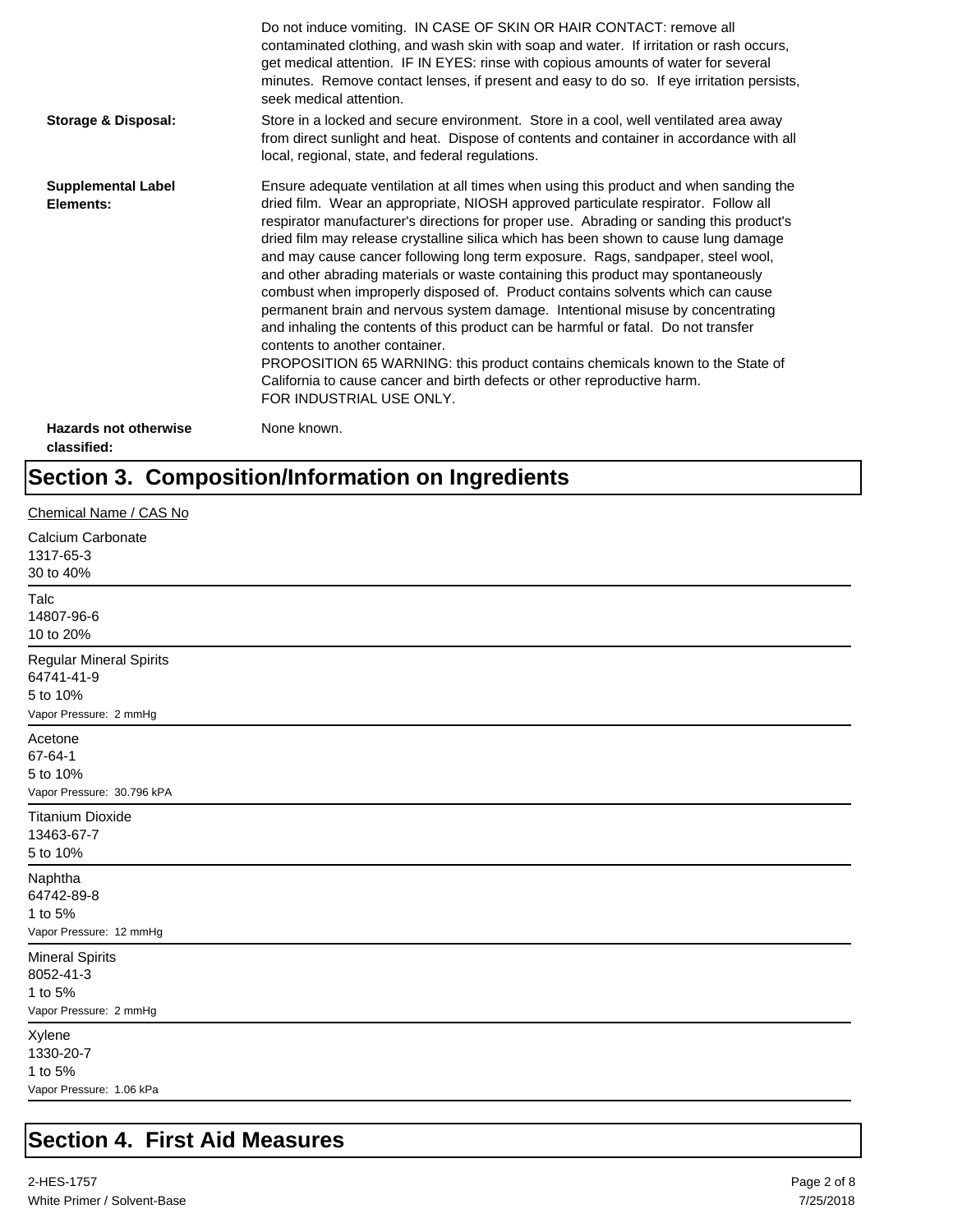| <b>Description of First Aid Measures</b>                               |                                                                                                                                                                                                                                                                                                                                                                                                                                                                                                                                                                                                                                                                                                                                                                                                                                       |  |  |
|------------------------------------------------------------------------|---------------------------------------------------------------------------------------------------------------------------------------------------------------------------------------------------------------------------------------------------------------------------------------------------------------------------------------------------------------------------------------------------------------------------------------------------------------------------------------------------------------------------------------------------------------------------------------------------------------------------------------------------------------------------------------------------------------------------------------------------------------------------------------------------------------------------------------|--|--|
| <b>Eye Contact:</b>                                                    | Immediately flush eyes with copious amounts of water. Remove any contact lenses.<br>Rinse for at least 10 minutes. Get medical attention.                                                                                                                                                                                                                                                                                                                                                                                                                                                                                                                                                                                                                                                                                             |  |  |
| Inhalation:                                                            | Remove victim to fresh air and maintain in a rest position comfortable for breathing. If<br>fumes are still present, all rescuers should wear appropriate respirators. If victim<br>exhibits irregular breathing, trained personnel should provide artificial respiration or<br>oxygen. Mouth-to-mouth resuscitation may be dangerous. If necessary, contact a<br>poison control center or physician immediately. If victim is unconscious, place in a<br>recovery position and seek medical help immediately. Maintain an open airway for the<br>victim.                                                                                                                                                                                                                                                                             |  |  |
| <b>Skin Contact:</b>                                                   | Wash affected areas with soap and water. Remove contaminated clothing and shoes.<br>Continue to rinse the affected area for at least ten minutes. Get medical attention if<br>discomfort continues. Avoid further exposure in the event of any symptoms or<br>complaints.                                                                                                                                                                                                                                                                                                                                                                                                                                                                                                                                                             |  |  |
| Ingestion:                                                             | If product is ingested, contact a poison control center or a physician immediately. Do<br>not induce vomitting. Rinse mouth with water and remove dentures, if any. Remove<br>victim to fresh air and keep at rest in a comfortable position to facilitate breathing. If<br>the victim is conscious and the product has been swallowed, provide small quantities of<br>water to drink. Cease if the victim feels sick, as vomitting may be dangerous.<br>Aspiration hazard if swallowed. This product can enter the lungs and cause damage.<br>If vomitting occurs, the head should be kept low so that vomit does not enter the lungs.<br>Never administer anything by mouth to an unconscious person. If unconscious, place<br>in a recovery position while medical attention is sought. Maintain an open airway for<br>the victim. |  |  |
| <b>Potential Acute Health Effects</b>                                  |                                                                                                                                                                                                                                                                                                                                                                                                                                                                                                                                                                                                                                                                                                                                                                                                                                       |  |  |
| <b>Eye Contact:</b>                                                    | Causes serious eye irritation.                                                                                                                                                                                                                                                                                                                                                                                                                                                                                                                                                                                                                                                                                                                                                                                                        |  |  |
| Inhalation:                                                            | Can cause central nervous system depression. May cause drowsiness and dizziness<br>as well as respiratory irritation.                                                                                                                                                                                                                                                                                                                                                                                                                                                                                                                                                                                                                                                                                                                 |  |  |
| <b>Skin Contact:</b>                                                   | Causes skin irritation. May cause an allergic skin reaction.                                                                                                                                                                                                                                                                                                                                                                                                                                                                                                                                                                                                                                                                                                                                                                          |  |  |
| Ingestion:                                                             | Can cause central nervous system depression. May be fatal if swallowed and allowed<br>to enter airways. Irritating to mouth, throat and stomach.                                                                                                                                                                                                                                                                                                                                                                                                                                                                                                                                                                                                                                                                                      |  |  |
| <b>Over-Exposure Signs &amp; Symptoms</b>                              |                                                                                                                                                                                                                                                                                                                                                                                                                                                                                                                                                                                                                                                                                                                                                                                                                                       |  |  |
| <b>Eye Contact:</b>                                                    | Adverse symptoms may include: pain or irritation, watering, redness.                                                                                                                                                                                                                                                                                                                                                                                                                                                                                                                                                                                                                                                                                                                                                                  |  |  |
| Inhalation:                                                            | Adverse symptoms may include: respiratory tract irritation, coughing, nausea or<br>vomiting, headache, drowsiness or fatigue, dizziness or vertigo, unconsciousness.                                                                                                                                                                                                                                                                                                                                                                                                                                                                                                                                                                                                                                                                  |  |  |
| <b>Skin Contact:</b>                                                   | Adverse symptoms may include: irritation, redness.                                                                                                                                                                                                                                                                                                                                                                                                                                                                                                                                                                                                                                                                                                                                                                                    |  |  |
| Ingestion:                                                             | Adverse symptoms may include: nausea, vomiting.                                                                                                                                                                                                                                                                                                                                                                                                                                                                                                                                                                                                                                                                                                                                                                                       |  |  |
| Indication of immediate medical attention and special treatment needed |                                                                                                                                                                                                                                                                                                                                                                                                                                                                                                                                                                                                                                                                                                                                                                                                                                       |  |  |
| <b>Notes to Physician:</b>                                             | Treat symptomatically. Contact poison treatment specialists if large quantities have<br>been ingested or inhaled.                                                                                                                                                                                                                                                                                                                                                                                                                                                                                                                                                                                                                                                                                                                     |  |  |
| <b>Specific Treatments:</b>                                            | None specified.                                                                                                                                                                                                                                                                                                                                                                                                                                                                                                                                                                                                                                                                                                                                                                                                                       |  |  |
| <b>Protection of First Aid</b>                                         | No action should be taken involving any personal risk or without proper training. If                                                                                                                                                                                                                                                                                                                                                                                                                                                                                                                                                                                                                                                                                                                                                  |  |  |
| <b>Providers:</b>                                                      | fumes are still present, rescuers should wear appropriate respirators or a self<br>contained breathing apparatus. Mouth-to-mouth resuscitation may be dangerous for<br>the first aid provider. Wash all contaminated clothing with soap and water before<br>removal.                                                                                                                                                                                                                                                                                                                                                                                                                                                                                                                                                                  |  |  |

# **Section 5. Fire Fighting Measures**

| <b>Extinguishing Media</b> |                                                                                                                                                                                                                                                            |  |  |
|----------------------------|------------------------------------------------------------------------------------------------------------------------------------------------------------------------------------------------------------------------------------------------------------|--|--|
| <b>Suitable Media:</b>     | Dry chemical, CO2, water spray (fog), foam, dry sand.                                                                                                                                                                                                      |  |  |
| Unsuitable Media:          | Do not use water jet.                                                                                                                                                                                                                                      |  |  |
| <b>Specific Hazards:</b>   | The material contains flammable liquid and vapor. Closed containers may explode<br>when exposed to extreme heat as a result of buildup of steam. Vapors may form<br>explosive mixtures with air. Vapors can travel to a source of ignition and flash back. |  |  |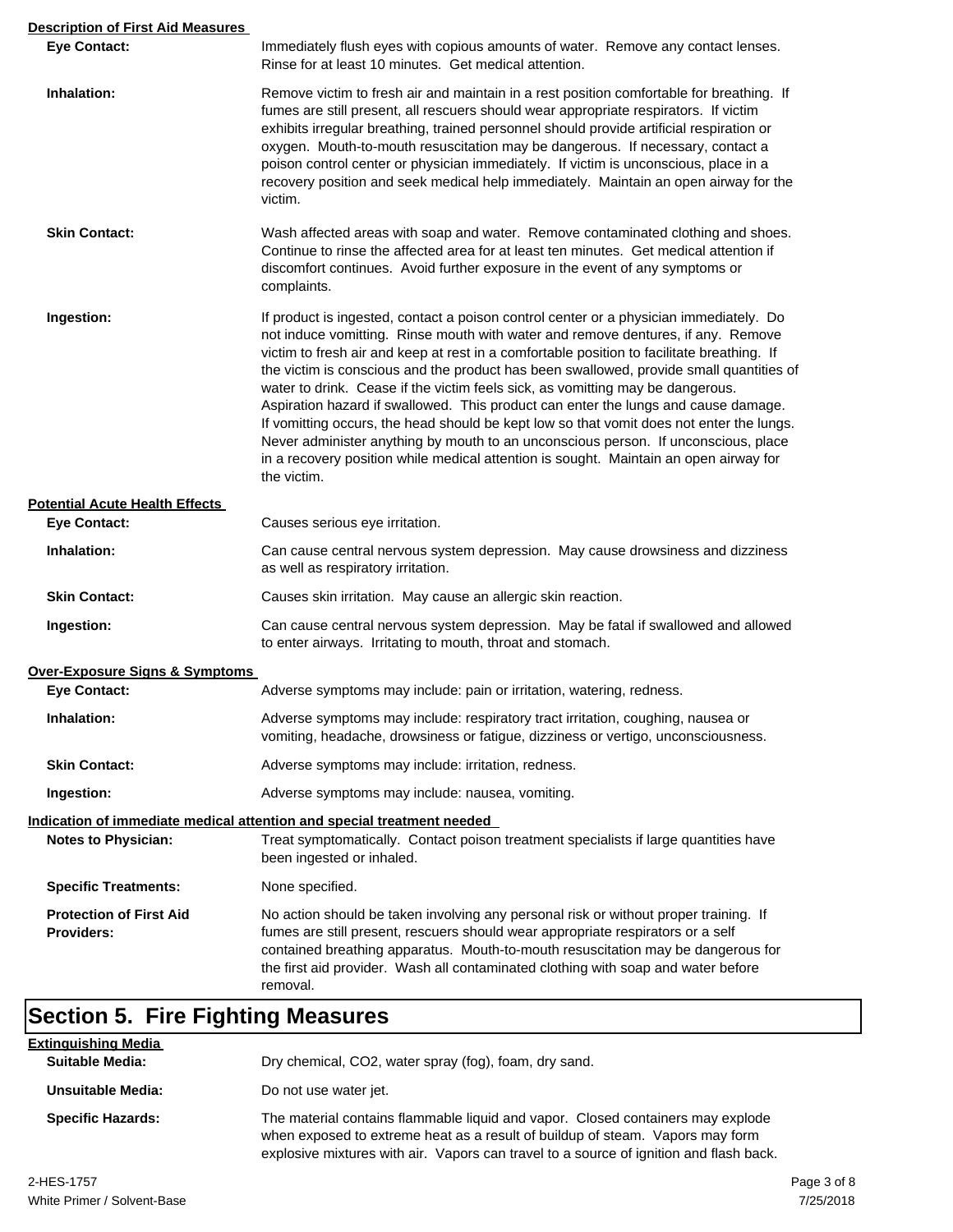Keep containers tightly closed and isolate from heat, electrical equipment, sparks, and open flames. No unusual fire or explosion hazards noted. **Special Firefighting Procedures:** Water may be used to cool closed containers to prevent pressure buildup and possible autoignition or explosion. Evacuate area and fight fire from safe distance. Containers may explode when heated. Firefighters should wear appropriate protective equipment and self-contained breathing apparatus with a full face-piece operated in positive pressure mode.

### **Section 6. Accidental Release Measures**

| <b>Environmental Precautions:</b>                               | Avoid dispersal of spilled material and runoff from contacting soil, waterways, drains,<br>and sewers. Inform the relevant authorities if the product has caused environmental<br>pollution.                                                                                                                                                                                                                                                                                                                                                                                        |
|-----------------------------------------------------------------|-------------------------------------------------------------------------------------------------------------------------------------------------------------------------------------------------------------------------------------------------------------------------------------------------------------------------------------------------------------------------------------------------------------------------------------------------------------------------------------------------------------------------------------------------------------------------------------|
| <b>Steps to be Taken if Material</b><br>is Released or Spilled: | Contain spilled liquid with sand or earth. Do not use combustible materials such as<br>sawdust. Eliminate all ignition sources and use explosion-proof equipment. Place<br>material in a container and dispose of according to local, regional, state, and federal<br>regulations. Ventilate area and remove product with inert absorbent and non-sparking<br>tools. Do not incinerate closed containers.                                                                                                                                                                           |
| <b>Small Spills:</b>                                            | Stop leak if doing so can be done without risk. Remove containers from spill area.<br>Use non-sparking tools. Dilute with water and mop up if water-soluble. If not<br>water-soluble, absorb with inert dry material and place in appropriate waste container.<br>Dispose of via a licensed waste disposal contractor.                                                                                                                                                                                                                                                              |
| Large Spills:                                                   | Stop leak if doing so can be done without risk. Remove containers from spill area.<br>Use non-sparking tools. Approach the release from upwind. Prevent entry into<br>sewers, waterways, basements, or confined areas. Wash spillages into an effluent<br>treatment plant or proceed as follows: contain and collect spillage with inert absorbent<br>materials and place in a container for disposal according to local regulations. Dispose<br>of via a licensed waste disposal contractor. See Section 1 for emergency contact<br>information and Section 13 for waste disposal. |

#### **Section 7. Handling and Storage**

**Handling:** Wash thoroughly after handling. Eating, drinking, and smoking should be prohibited in areas where this material is handled, stored, and processed. Wash hands and face before eating or drinking. Remove contaminated clothing and launder before reuse. Use only with adequate ventilation. Follow all SDS and label precautions even after container is emptied, as it may retain product residues. Avoid breathing fumes, vapors, or mist. Avoid contact with eyes, skin, and clothing.

**Storage:** Store in a dry, cool, well ventilated place. Keep container tightly closed while not in use. Isolate from heat, electrical equipment, sparks, and open flame. Do not store above 120 degrees Fahrenheit. Store large quantities in buildings designed and protected for storage of NFPA Class II combustible liquids. Protect from heat, moisture, and foreign materials.

#### **Section 8. Exposure Controls/Personal Protection**

| Chemical Name / CAS No<br>Calcium Carbonate<br>1317-65-3<br>30 to 40%              | <b>OSHA Exposure Limits</b><br>$15 \text{ mg/m}$ | <b>ACGIH Exposure Limits</b><br>$10 \text{ mg/m}$ | <b>Other Exposure Limits</b> |
|------------------------------------------------------------------------------------|--------------------------------------------------|---------------------------------------------------|------------------------------|
| <b>Talc</b><br>14807-96-6<br>10 to 20%                                             | 20 mppcf                                         | $2$ mg/m $3$                                      |                              |
| <b>Regular Mineral Spirits</b><br>64741-41-9<br>5 to 10%<br>Vapor Pressure: 2 mmHg | $100$ ppm                                        | $100$ ppm                                         |                              |
| Acetone<br>67-64-1                                                                 | 1,000 ppm                                        | 500 ppm                                           |                              |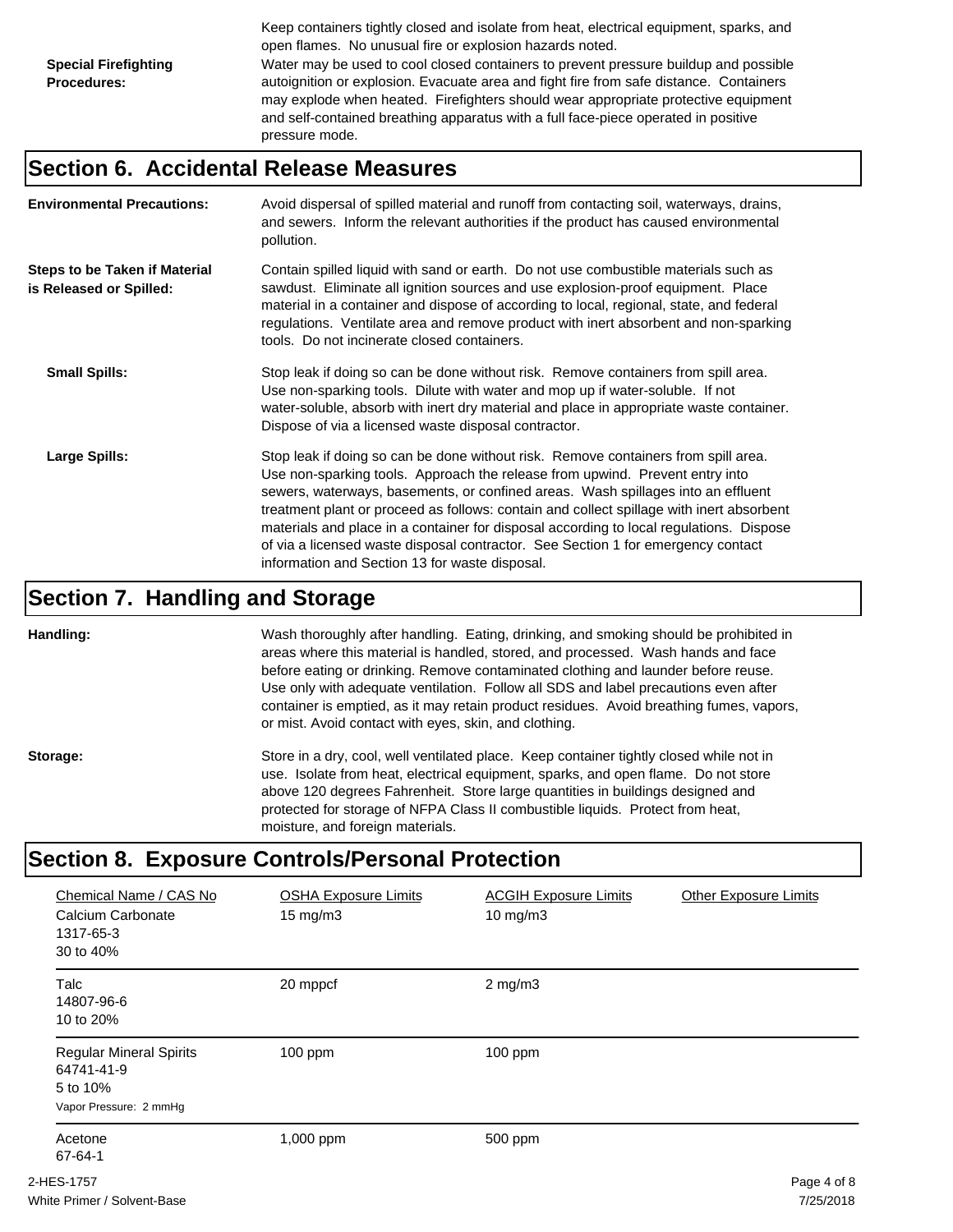Vapor Pressure: 30.796 kPA

|                                                                                                                                                                                                                                                                                                                                                                                                                                                                                                                                                                                                                                                                                                                                                                                                                                                         | <b>Titanium Dioxide</b><br>13463-67-7<br>5 to 10%                        | 5 mg/m3                                       | 10 mg/m3                                                                                                                                                                                                                                                                                                                                                                                                                                                                                                                                                                                                                            |
|---------------------------------------------------------------------------------------------------------------------------------------------------------------------------------------------------------------------------------------------------------------------------------------------------------------------------------------------------------------------------------------------------------------------------------------------------------------------------------------------------------------------------------------------------------------------------------------------------------------------------------------------------------------------------------------------------------------------------------------------------------------------------------------------------------------------------------------------------------|--------------------------------------------------------------------------|-----------------------------------------------|-------------------------------------------------------------------------------------------------------------------------------------------------------------------------------------------------------------------------------------------------------------------------------------------------------------------------------------------------------------------------------------------------------------------------------------------------------------------------------------------------------------------------------------------------------------------------------------------------------------------------------------|
|                                                                                                                                                                                                                                                                                                                                                                                                                                                                                                                                                                                                                                                                                                                                                                                                                                                         | Naphtha<br>64742-89-8<br>1 to 5%<br>Vapor Pressure: 12 mmHg              | 500 ppm                                       | 300 ppm                                                                                                                                                                                                                                                                                                                                                                                                                                                                                                                                                                                                                             |
|                                                                                                                                                                                                                                                                                                                                                                                                                                                                                                                                                                                                                                                                                                                                                                                                                                                         | <b>Mineral Spirits</b><br>8052-41-3<br>1 to 5%<br>Vapor Pressure: 2 mmHg | 100 ppm                                       | 100 ppm                                                                                                                                                                                                                                                                                                                                                                                                                                                                                                                                                                                                                             |
|                                                                                                                                                                                                                                                                                                                                                                                                                                                                                                                                                                                                                                                                                                                                                                                                                                                         | Xylene<br>1330-20-7<br>1 to 5%<br>Vapor Pressure: 1.06 kPa               | 100 ppm                                       | 100 ppm                                                                                                                                                                                                                                                                                                                                                                                                                                                                                                                                                                                                                             |
|                                                                                                                                                                                                                                                                                                                                                                                                                                                                                                                                                                                                                                                                                                                                                                                                                                                         | <b>Engineering Controls:</b>                                             |                                               | Use process enclosures, local exhaust ventilation, or other engineering controls to<br>keep worker exposure to airborne contaminants below any recommended or statutory<br>limits. The engineering controls also need to keep gas, vapor, or dust concentrations<br>below any lower explosive limits. Use explosion-proof ventilation equipment.                                                                                                                                                                                                                                                                                    |
|                                                                                                                                                                                                                                                                                                                                                                                                                                                                                                                                                                                                                                                                                                                                                                                                                                                         | <b>Environmental Controls:</b>                                           |                                               | Emissions from ventilation or work process equipment should be checked to ensure<br>they comply with the requirements of environmental protection legislation. In some<br>cases, fume scrubbers, filters, and other engineering modifications to the process<br>equipment may be required to reduce emissions to acceptable levels.                                                                                                                                                                                                                                                                                                 |
| <b>Respiratory Protection:</b><br>Use a properly fitted, air-purifying or air-fed respirator complying with an approved<br>standard if a risk assessment indicates this is necessary. Respiratory protection<br>programs that meet OSHA 1910.134 and ANSI Z88.2 requirements must be followed<br>when workplace conditions warrant a respirator's use. A NIOSH/MSHA approved<br>respirator with an organic vapor cartridge may be permissible under circumstances<br>where airborne concentrations are expected to exceed exposure limits. Protection<br>provided by air purifying respirators is limited. Use a positive pressure, air supplied<br>respirator if there is any potential for an uncontrolled release, exposure levels are not<br>known, or in any circumstances where air purifying respirators may not provide<br>adequate protection. |                                                                          |                                               |                                                                                                                                                                                                                                                                                                                                                                                                                                                                                                                                                                                                                                     |
|                                                                                                                                                                                                                                                                                                                                                                                                                                                                                                                                                                                                                                                                                                                                                                                                                                                         | <b>Skin Protection:</b>                                                  | used.                                         | Use impervious, chemical resistant gloves to prevent prolonged skin contact and<br>absorption of material through the skin. Nitrile or neoprene gloves may afford<br>adequate protection. Personal protective equipment for the body should be selected<br>based on the task being performed and the risks involved, and should be approved by<br>a specialist before handling this product. Where there is a risk of ignition from static<br>electricity, wear anti-static protective clothing. For best protection, the clothing should<br>include anti-static boots, gloves, and overalls. Appropriate footwear should always be |
|                                                                                                                                                                                                                                                                                                                                                                                                                                                                                                                                                                                                                                                                                                                                                                                                                                                         | <b>Eye Protection:</b>                                                   | times to protect against splashes of liquids. | Safety eyewear, such as splash goggles or a full face shield, should be worn at all                                                                                                                                                                                                                                                                                                                                                                                                                                                                                                                                                 |
|                                                                                                                                                                                                                                                                                                                                                                                                                                                                                                                                                                                                                                                                                                                                                                                                                                                         | <b>Hygienic Measures:</b>                                                |                                               | Wash thoroughly with soap and water before eating, drinking, or smoking. Remove<br>contaminated clothing immediately and launder before reuse.                                                                                                                                                                                                                                                                                                                                                                                                                                                                                      |

# **Section 9. Physical and Chemical Properties**

| <b>Physical State:</b> | Liquid           |
|------------------------|------------------|
| Odor:                  | Solvent odor     |
|                        |                  |
| Vapor Density          | Heavier than air |
| Vapor Density          | 3.79             |
| Vapor Pressure         | 12 kPA           |
|                        |                  |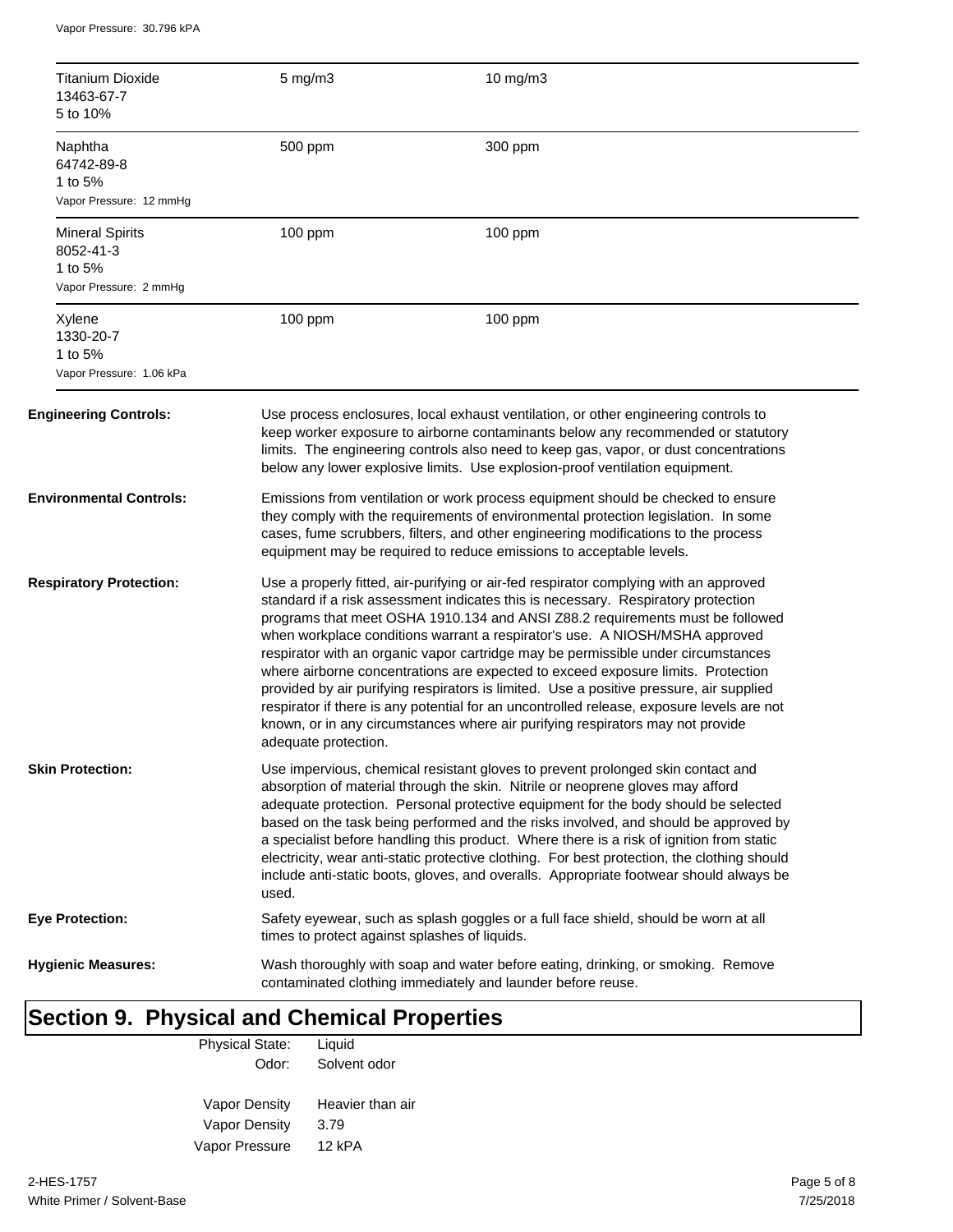| <b>Evaporation Rate</b>                           | Slower than ether |
|---------------------------------------------------|-------------------|
| Boiling Range                                     | 56 to 157 C       |
| Specific Gravity (SG)                             | 1.422             |
| Material VOC (Lb / Gal)                           | 2.00              |
| Material VOC $(q/L)$                              | 239.90            |
| Coating VOC (Lb/Gal)                              | 2.29              |
| Coating VOC (g/L)                                 | 274.14            |
| Flash Point:                                      | 32 C (90 F)       |
| Autoignition:                                     | Will not occur    |
| LEL:                                              | $1.0 \%$          |
| UEL:                                              | $12.8\%$          |
| <b>Partition Coefficient.</b><br>n-octanol/water: | Not available     |
| Auto-ignition temperature:                        | Not available     |
|                                                   |                   |

## **Section 10. Stability and Reactivity**

| <b>Conditions to Avoid:</b>      | Avoid temperatures above 120 degrees Fahrenheit. Avoid all possible sources of<br>ignition. Do not pressurize, cut, weld, braze, drill, or expose containers to heat. Do not<br>allow vapor to accumulate in low or confined areas. Avoid contact with strong acid and<br>strong bases. |
|----------------------------------|-----------------------------------------------------------------------------------------------------------------------------------------------------------------------------------------------------------------------------------------------------------------------------------------|
| Incompatibility:                 | Incompatible with strong oxidizing agents.                                                                                                                                                                                                                                              |
| <b>Hazardous Decomposition:</b>  | By open flame, carbon monoxide and carbon dioxide. When heated to decomposition,<br>product emits acrid smoke and irritating fumes. Contains solvents which may form<br>carbon monoxide, carbon dioxide, and formaldehyde.                                                              |
| <b>Hazardous Polymerization:</b> | Will not occur under normal conditions.                                                                                                                                                                                                                                                 |
| Stability:                       | The product is stable.                                                                                                                                                                                                                                                                  |

## **Section 11. Toxicological Information**

| <b>Effects of Over-Exposure</b> |                                                                                                                                                                                                                                                                                                                                                                                                                                                                                                                                                                                                                                                                                                                                                                                                                                                                                                                                                                                                                                                                                                                                                                                                                                                                                                                                                                                                          |
|---------------------------------|----------------------------------------------------------------------------------------------------------------------------------------------------------------------------------------------------------------------------------------------------------------------------------------------------------------------------------------------------------------------------------------------------------------------------------------------------------------------------------------------------------------------------------------------------------------------------------------------------------------------------------------------------------------------------------------------------------------------------------------------------------------------------------------------------------------------------------------------------------------------------------------------------------------------------------------------------------------------------------------------------------------------------------------------------------------------------------------------------------------------------------------------------------------------------------------------------------------------------------------------------------------------------------------------------------------------------------------------------------------------------------------------------------|
| <b>Eve Contact:</b>             | Causes serious eye irritation.                                                                                                                                                                                                                                                                                                                                                                                                                                                                                                                                                                                                                                                                                                                                                                                                                                                                                                                                                                                                                                                                                                                                                                                                                                                                                                                                                                           |
| <b>Skin Contact:</b>            | Prolonged or repeated skin contact may cause irritation. Allergic reactions are<br>possible.                                                                                                                                                                                                                                                                                                                                                                                                                                                                                                                                                                                                                                                                                                                                                                                                                                                                                                                                                                                                                                                                                                                                                                                                                                                                                                             |
| Inhalation:                     | Harmful if inhaled. High gas, vapor, mist, or dust concentrations may be harmful if<br>inhaled. Avoid breathing fumes, spray, vapors, or mist. May cause headaches and<br>dizziness. High vapor concentrations are irritating to the eyes, nose, throat, and lungs.<br>Prolonged or excessive inhalation may cause respiratory tract irritation.                                                                                                                                                                                                                                                                                                                                                                                                                                                                                                                                                                                                                                                                                                                                                                                                                                                                                                                                                                                                                                                         |
| Ingestion:                      | Harmful or fatal if swallowed. Aspiration hazard if swallowed; can enter lungs and<br>cause damage.                                                                                                                                                                                                                                                                                                                                                                                                                                                                                                                                                                                                                                                                                                                                                                                                                                                                                                                                                                                                                                                                                                                                                                                                                                                                                                      |
| <b>Chronic Hazards:</b>         | High concentrations may lead to central nervous system effects (drowsiness,<br>dizziness, nausea, headaches, paralysis, burred vision) and damage. Reports have<br>associated repeated and prolonged occupational overexposure to solvents with<br>permanent brain and nervous system damage. Contains carbon black pigment.<br>Chronic inflammation, lung fibrosis, and lung tumors have been observed in<br>experimental tests involving rats exposed to excessive concentrations of carbon black<br>and several insoluble dust particles for long periods of time. Tumors have not been<br>observed in other species under similar circumstances. Epidemiological studies of<br>North American workers show no evidence of clinically significant negative health<br>effects from occupational exposure to carbon black. Carbon black is listed as a Group<br>2B - Possibly Carcinogenic to Humans, by IARC and is proposed to be listed as A4 -<br>Not Classified as a Human Carcinogen by the American Conference of Governmental<br>Industrial Hygienists. Significant exposure is unlikely during typical application of this<br>product by roller or brush. Risk of overexposure depends on the duration and level of<br>exposure to dust from such processes as repeated sanding of dried surfaces, or<br>inhalation of spray mist, and the actual concentration of carbon black in the product |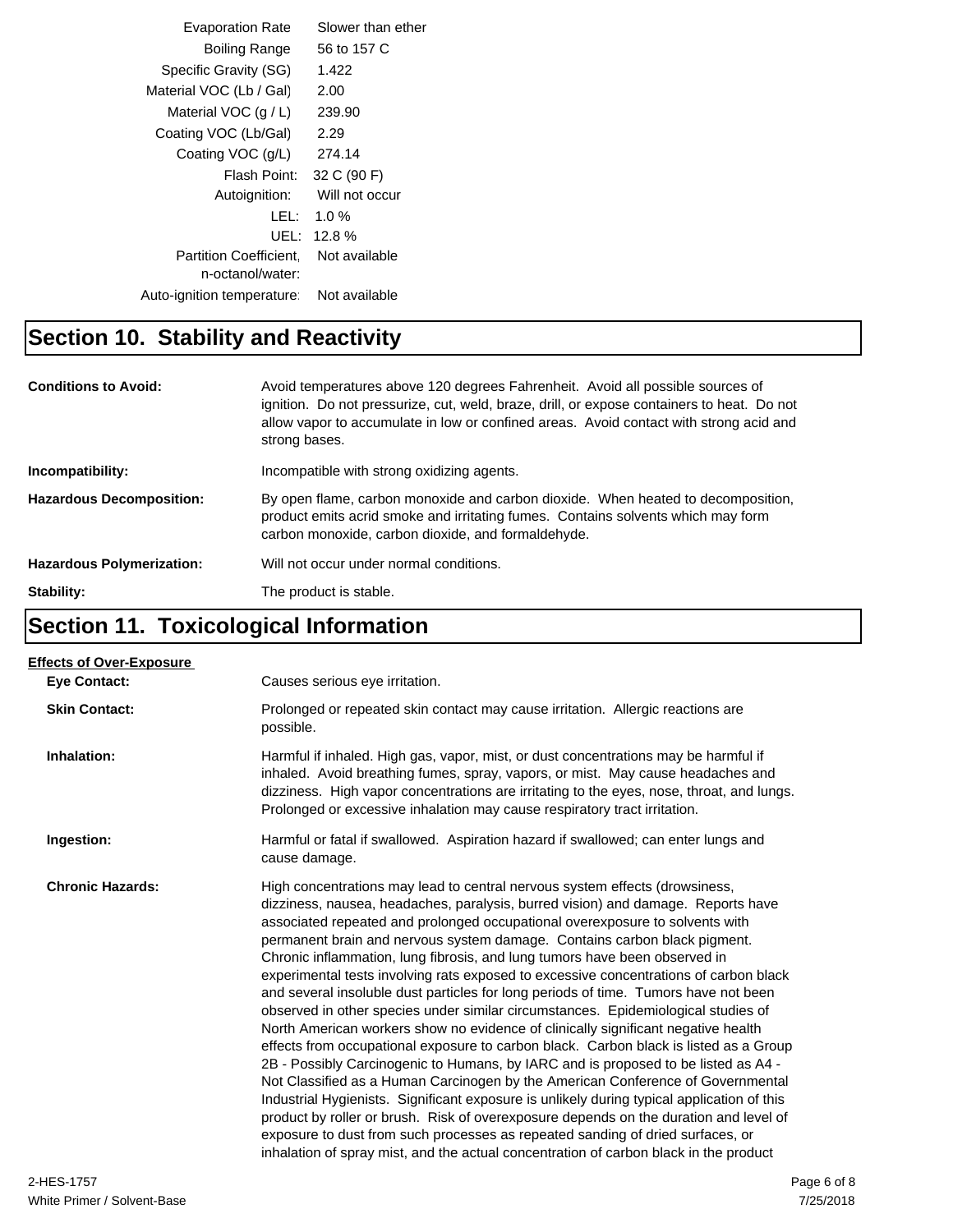formula.

| <b>Primary Routes of Entry:</b> | Product contains titanium dioxide, which is listed as a Group 2B - Possibly<br>Carcinogenic to Humans by IARC. No significant exposure to titanium dioxide is<br>anticipated while using this product, in which titanium dioxide is bound to other<br>materials including resin and other pigments, during brush or rolling application.<br>Overexposure risks depend on duration and level of exposure to dust, such as from<br>repeated sanding of this product's dried film, or inhalation of spray mist, and the actual<br>concentration of titanium dioxide in the product formula. For additional information,<br>refer to IARC Monograph, Volume 93, 2010.<br>Eye contact, ingestion, inhalation, absorption through the skin, skin contact. |
|---------------------------------|-----------------------------------------------------------------------------------------------------------------------------------------------------------------------------------------------------------------------------------------------------------------------------------------------------------------------------------------------------------------------------------------------------------------------------------------------------------------------------------------------------------------------------------------------------------------------------------------------------------------------------------------------------------------------------------------------------------------------------------------------------|
| <b>Acute Toxicity Values:</b>   | Acute effects of this product have not been tested. Available data on individual<br>components, if any, will be listed below.                                                                                                                                                                                                                                                                                                                                                                                                                                                                                                                                                                                                                       |

#### **Section 12. Ecological Information**

**Ecological Information:** Product is a mixture of listed components.

#### **Section 13. Disposal Information**

**Disposal Considerations:** The generation of waste should be avoided or minimized wherever possible. Disposal of this product, solutions, and any by-products should at all times comply with relevant environmental protection regulations and waste disposal regulations, in addition to any local or regional restrictions which may be in effect. Surplus and non-recyclable products should be disposed of via a licensed waste disposal contractor. Waste should not be disposed of untreated to the sewer unless fully compliant with the requirements of all authorities with jurisdiction. Waste packaging should be recycled whenever possible. Incineration or landfill should only be considered when recycling is not feasible. Take care when handling empty containers as they may retain some residual product. Vapor from residue may create a flammable or explosive atmosphere within the used container. Do not expose empty containers to heat or sparks, and do not weld, cut, or grind used containers unless they have been thoroughly cleaned. Avoid contact of spilled material with soil, waterways, drains, and sewer systems.

#### **Section 14. Transport Information**

|                                | Domestic (US DOT) | <b>International (IMDG)</b>                                                                                                                                                    | Air (IATA) | Canada (TDG) |
|--------------------------------|-------------------|--------------------------------------------------------------------------------------------------------------------------------------------------------------------------------|------------|--------------|
| <b>UN Number:</b>              | 1263              | 1263                                                                                                                                                                           | 1263       | 1263         |
| <b>UN Shipping Name:</b>       | Paint             | Paint                                                                                                                                                                          | Paint      | Paint        |
| <b>Hazard Class:</b>           | 3                 | 3                                                                                                                                                                              | 3          | 3            |
| <b>Packing Group:</b>          | Ш                 | Ш                                                                                                                                                                              | Ш          | Ш            |
| <b>Limited Quantity:</b>       | Yes               | Yes                                                                                                                                                                            | Yes        | Yes          |
| <b>Special Considerations:</b> |                   | The presence of a shipping description for a particular mode of transport does not<br>indicate that the product is packaged suitably for that mode of transport. All packaging |            |              |

should be reviewed for suitability prior to shipment, so that compliance with applicable regulations can be ensured. Compliance with all applicable regulations is the sole responsibility of the person offering the product for transport. Persons loading and unloading dangerous goods should be trained in all the risks associated with the substances at hand, and on all actions to be taken in case of an emergency situation.

#### **Section 15. Regulatory Information**

**U.S. Federal Regulations**

White Primer / Solvent-Base 2-HES-1757 Page 7 of 8

**CERCLA - SARA Hazard** This product has been reviewed according to the EPA hazard categories promulgated by